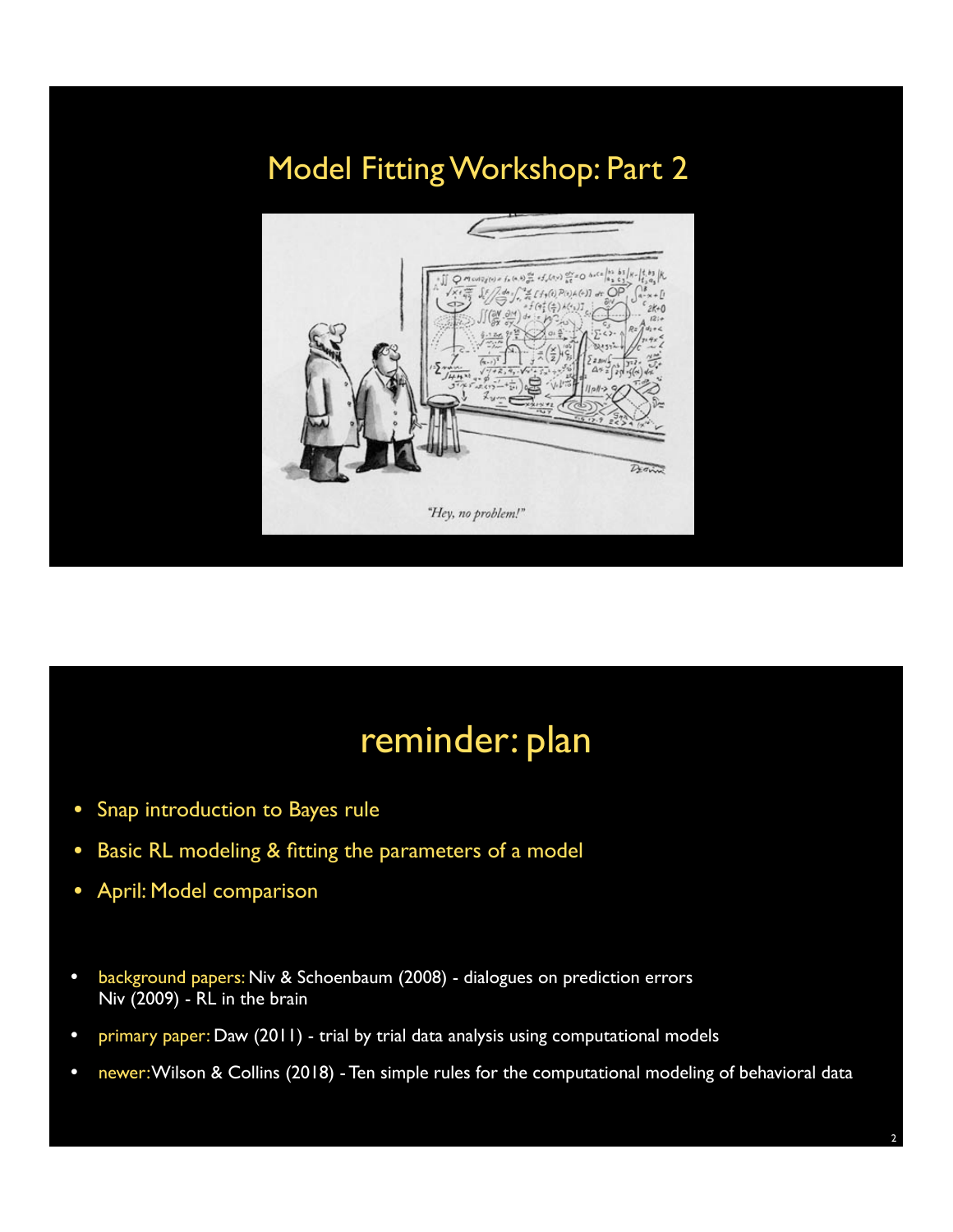

# Which model is best? Model comparison

 $P(Model | Data) = ?$ wwBd?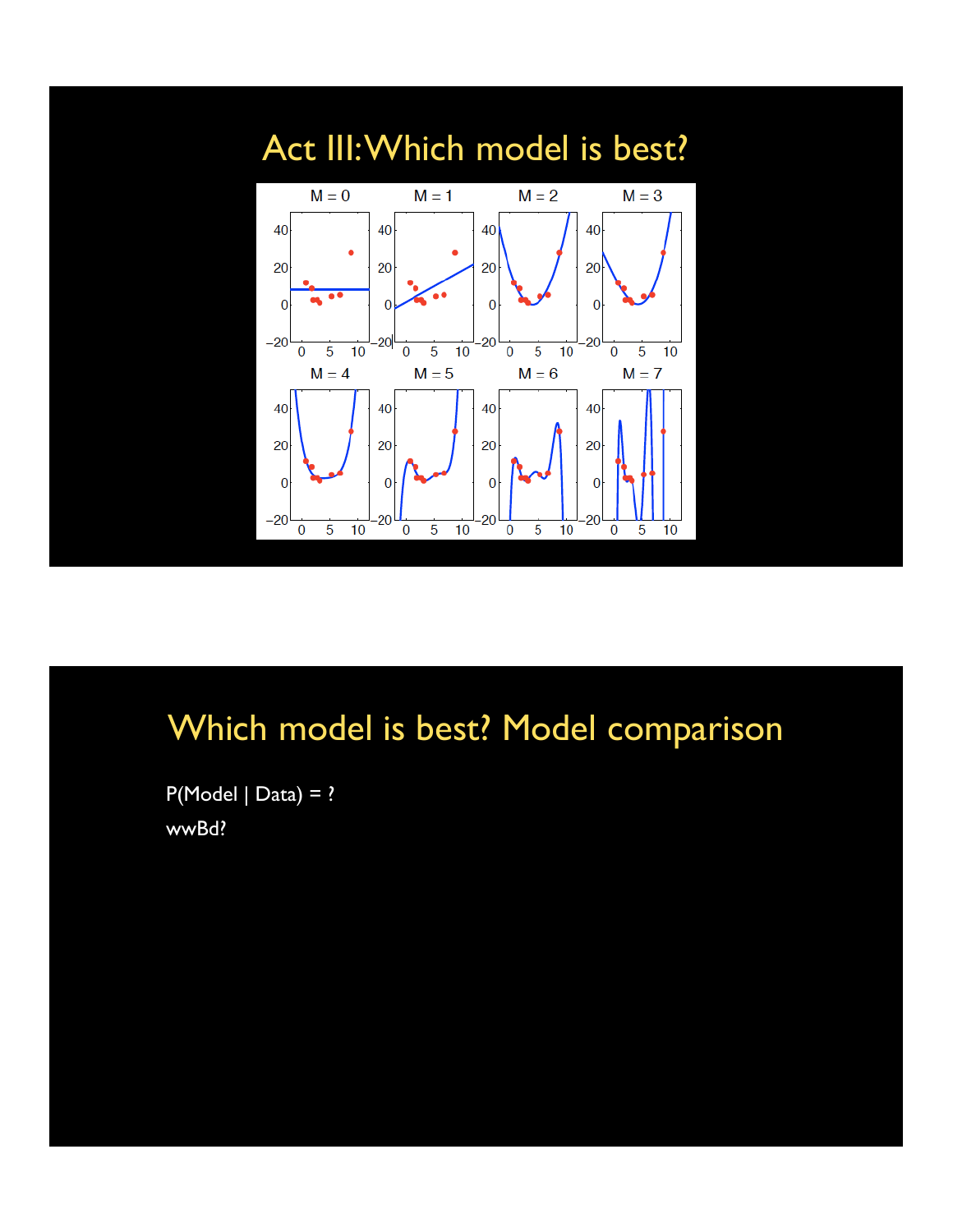

## Which model is best? Model comparison

 $P(Model | Data) = ?$ wwBd?

| Comparing two models: | $P(M_1 D)$ | $P(D M_1)\cdot P(M_1)$  |  |
|-----------------------|------------|-------------------------|--|
|                       | $P(M_2 D)$ | $P(D M_2) \cdot P(M_2)$ |  |

Bayes factor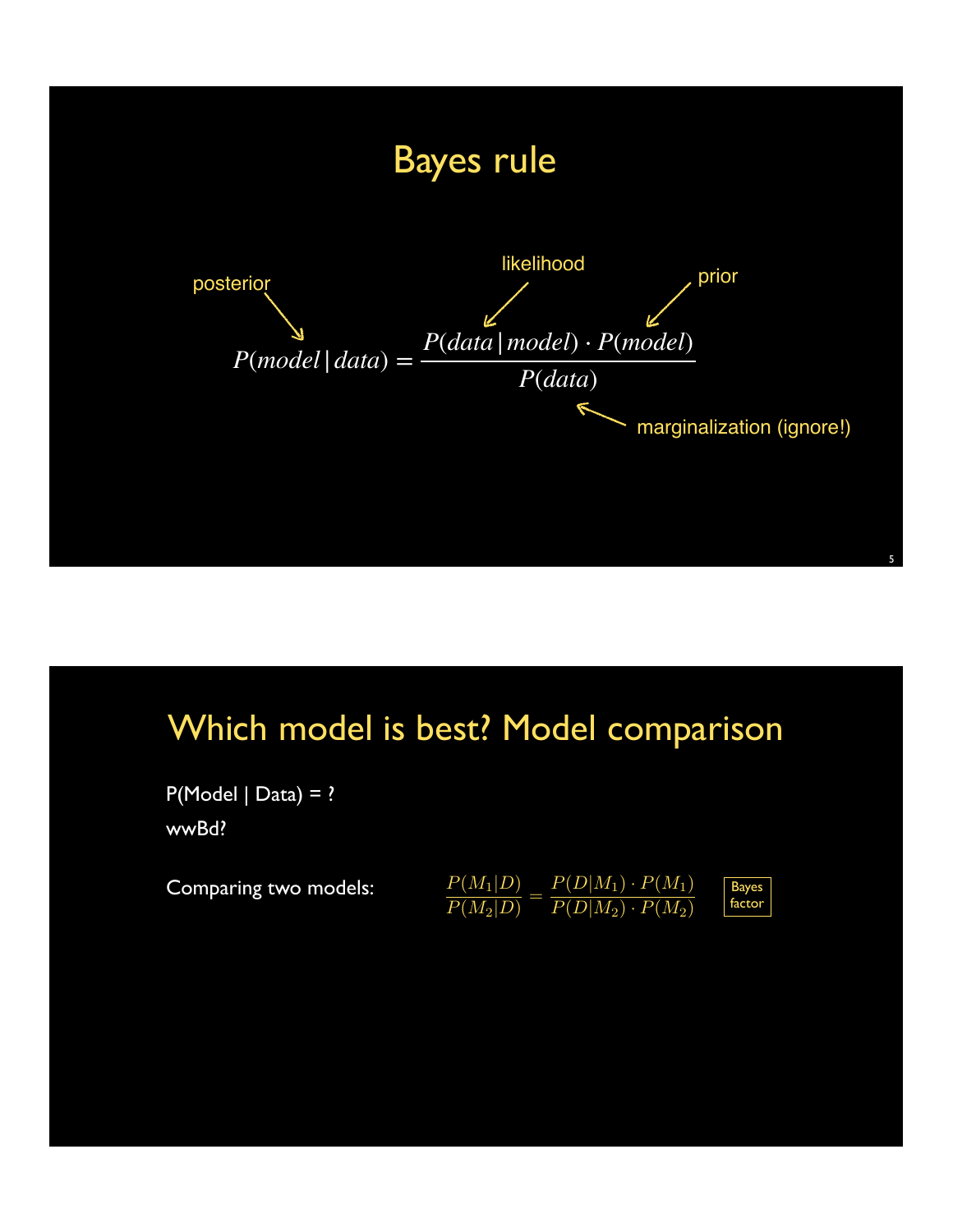## We prefer simple models

"Pluralitas non est ponenda sine necessitate" Plurality should not be posited without necessity – William of Ockham (1349)

we should go for the simplest model that explains the data

Comparing two models:





automatic Occam's razor: simple models tend to make precise predictions

can put in preference for simple models here, but don't need to...

## Which model is best? Model comparison

| $P(M_1 D)$ | $P(D M_1)\cdot P(M_1)$  |
|------------|-------------------------|
| $P(M_2 D)$ | $P(D M_2) \cdot P(M_2)$ |

assuming uniform prior over models all we care about is P(*D*|*M*)

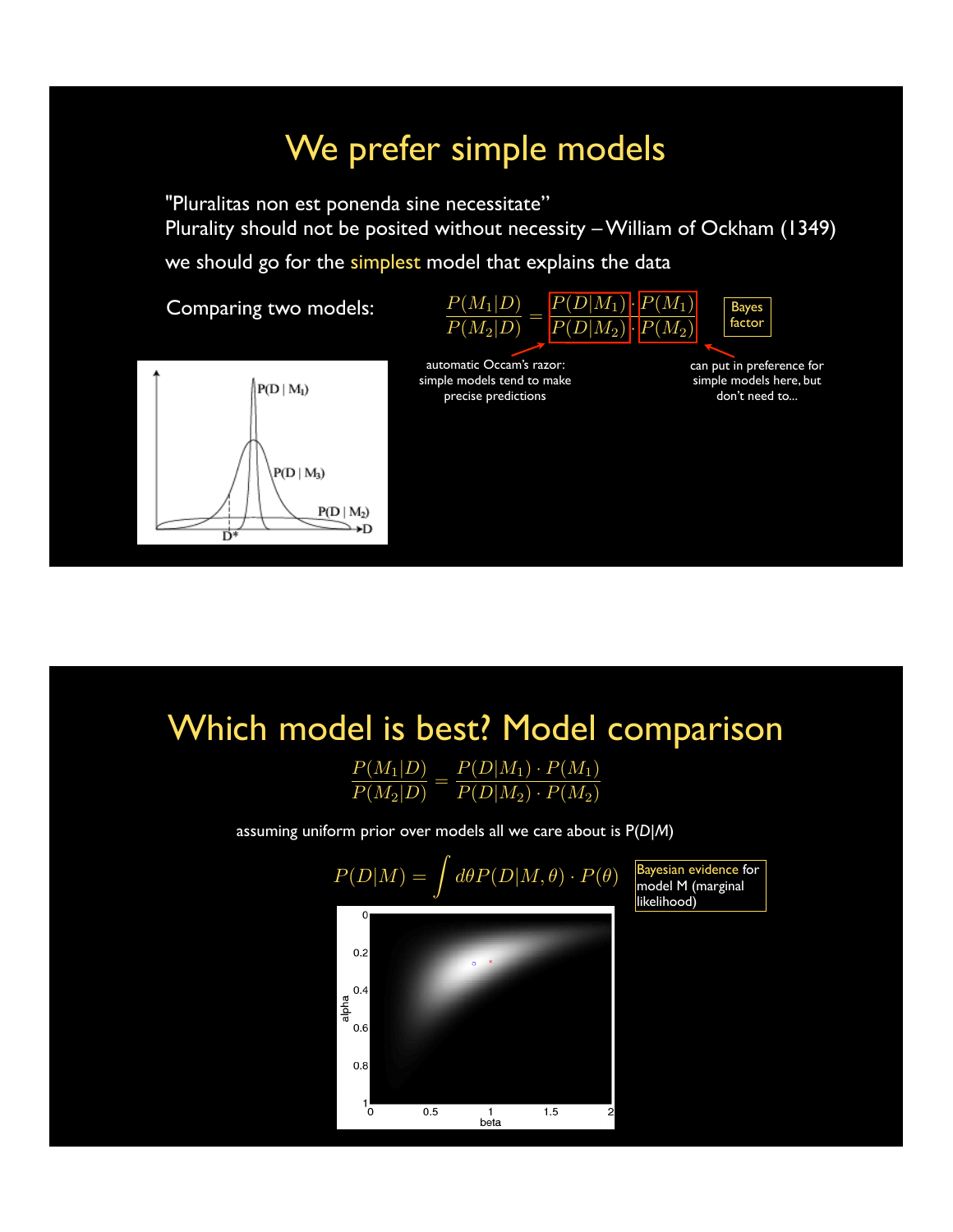

$$
P(D|M) = \int d\theta P(D|M, \theta) \cdot P(\theta)
$$

Integrating over all settings of the parameters is, in most cases, too hard...

#### • Approximate solutions*:*

- 1. sample posterior at many places to approximate integral and compute Bayes factor directly
- 2. Laplace approximation: make Gaussian approximation around MAP parameter estimate  $\hat{\theta}$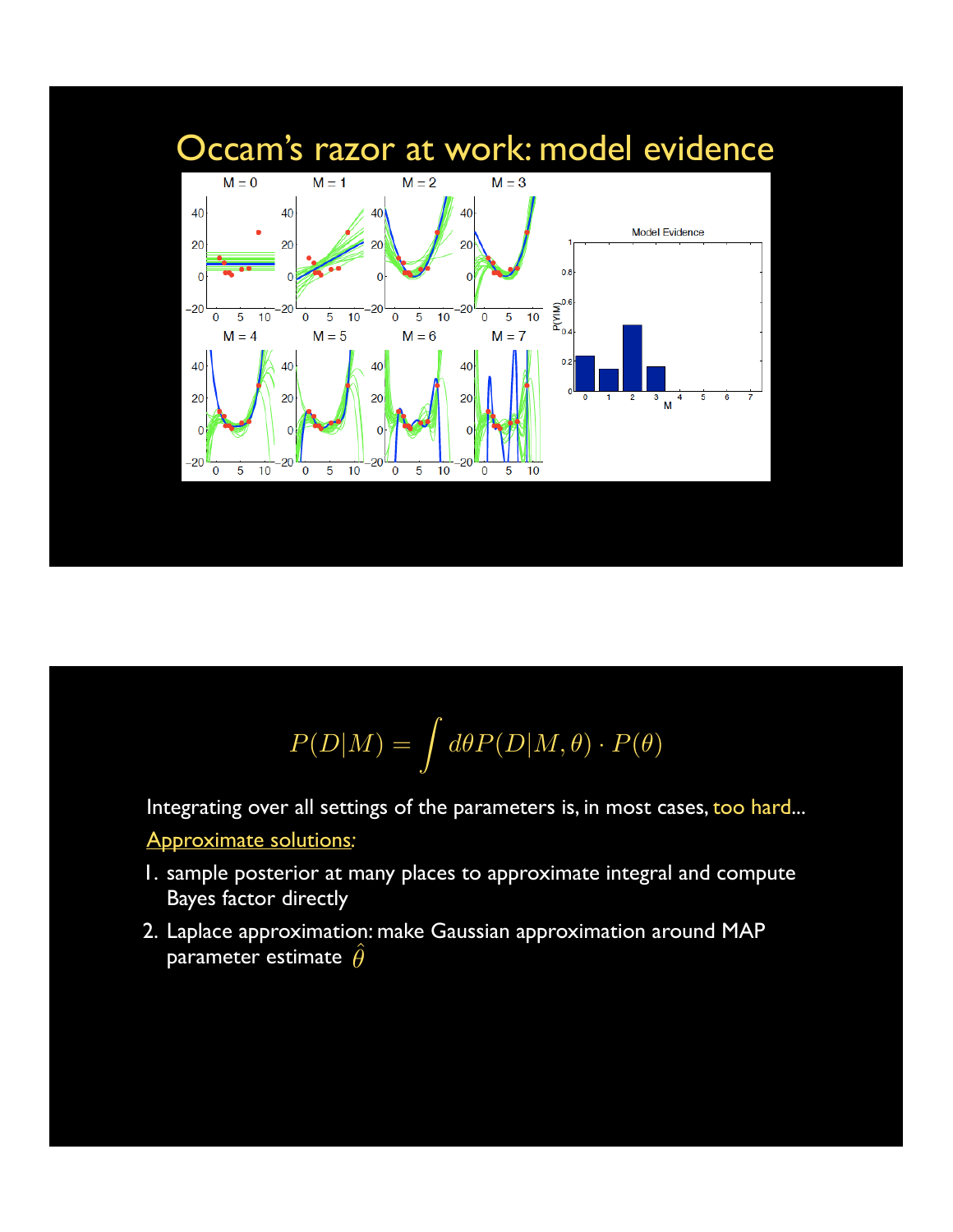$$
P(D|M) = \int d\theta P(D|M,\theta) \cdot P(\theta)
$$

Integrating over all settings of the parameters is, in most cases, too hard...

• Approximate solutions*:*

- 1. sample posterior at many places to approximate integral and compute Bayes factor directly
- 2. Laplace approximation: make Gaussian approximation around MAP parameter estimate  $\hat{\theta}$
- 3. BIC approximation: if N is large, can drop whatever doesn't grow with the amount of data

$$
ln P(D|M) \approx ln P(D|\hat{\theta}, M) - \frac{d}{2}ln(N)
$$

#### BIC approximation

$$
ln P(D|M) \approx ln P(D|\hat{\theta}, M) - \frac{d}{2}ln(N)
$$

- For each model, compute the maximum log likelihood and add to that a penalty that depends on  $d$  (# of parameters).
- Compare the results between the models
- Advantages: easy to compute; can use ML rather than MAP estimate (i.e., don't care about prior on parameters)
- Disadvantage: can overpenalize as it is hard to determine d (only identifiable parameters) and N (only samples used to fit parameters; note: not necessarily same for different parameters)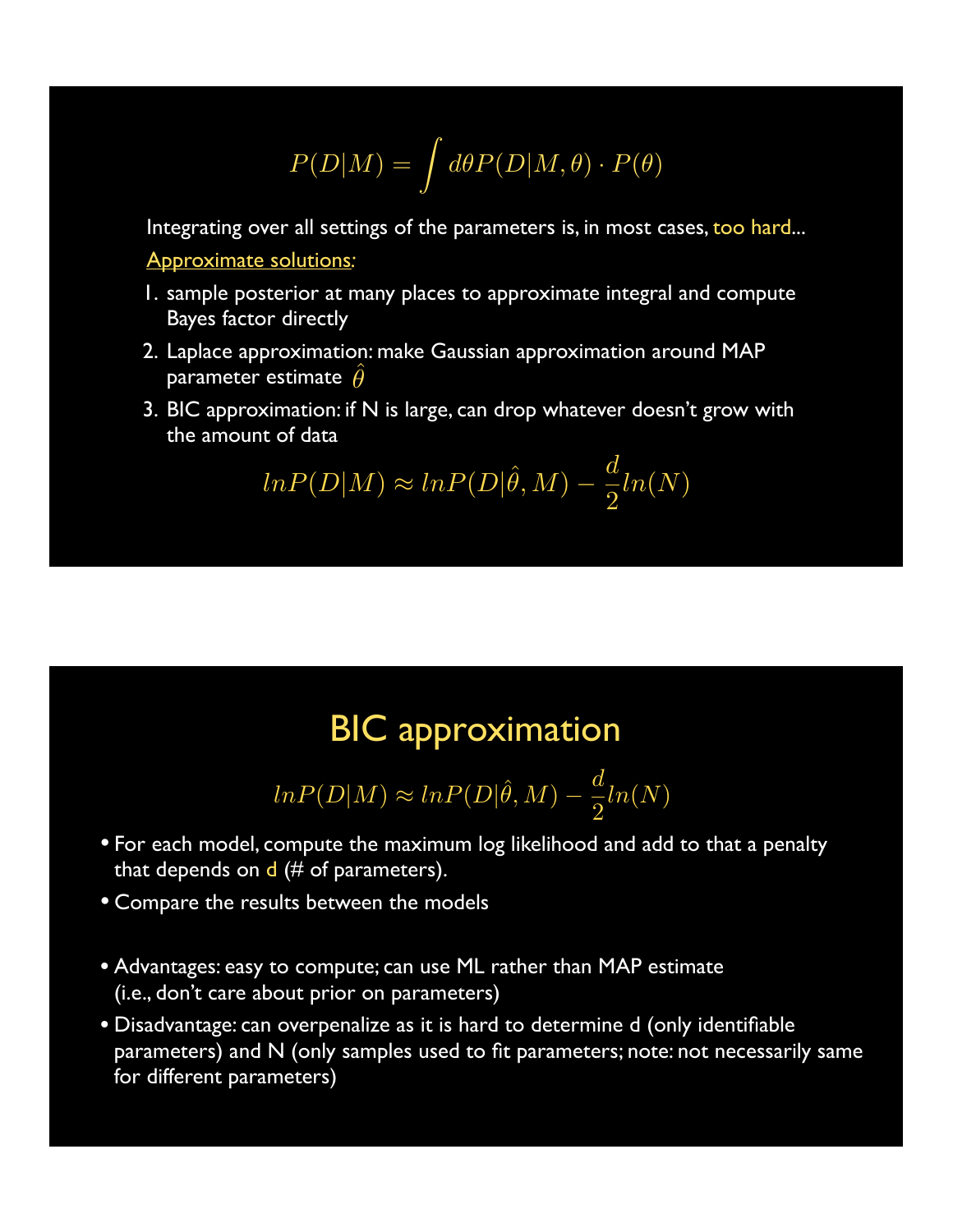$$
P(D|M) = \int d\theta P(D|M,\theta) \cdot P(\theta)
$$

Integrating over all settings of the parameters is, in most cases, too hard... • Approximate solutions*:*

- 1. sample posterior at many places to approximate integral and compute Bayes factor directly
- 2. Laplace approximation: make Gaussian approximation around MAP parameter estimate  $\hat{\theta}$
- 3. BIC approximation: if N is large, can drop whatever doesn't grow with the amount of data
- 4. (W)AIC approximation: ranks models by penalizing by  $\#$  parms
- 5. Likelihood ratio test (for nested models)

## Likelihood ratio test

For nested models (one is a special case of the other) Compares hypothesis  $H_1$  to one where some parameters are fixed,  $H_0$ • Statistical test on the likelihood differences: compare 2\*difference in log likelihood (ML) to  $\chi^2$  statistic with df=#additional parameters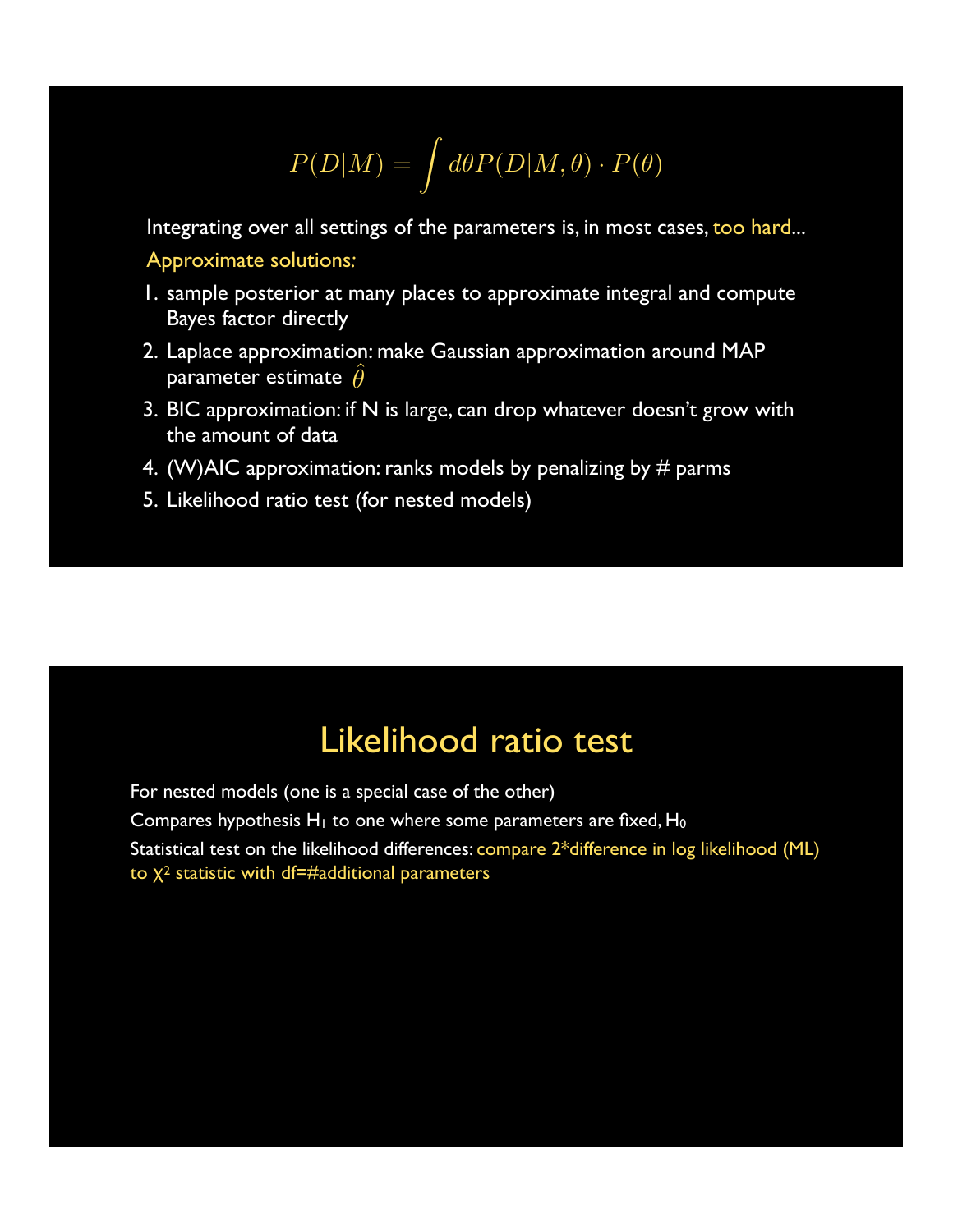## Holy grail: cross validation



Fit models on training set and validate fit on hold-out set.

Problem: often hard to find i.i.d. data sets in a learning setting

### Summary

Learning models are detailed hypotheses about trial-by-trial overt and covert variables

trial-by-trial model fitting lets us test these hypotheses ...and compare alternatives

special premium on detailed model fitting when considering learning data: non-stationary, can't use traditional averaging techniques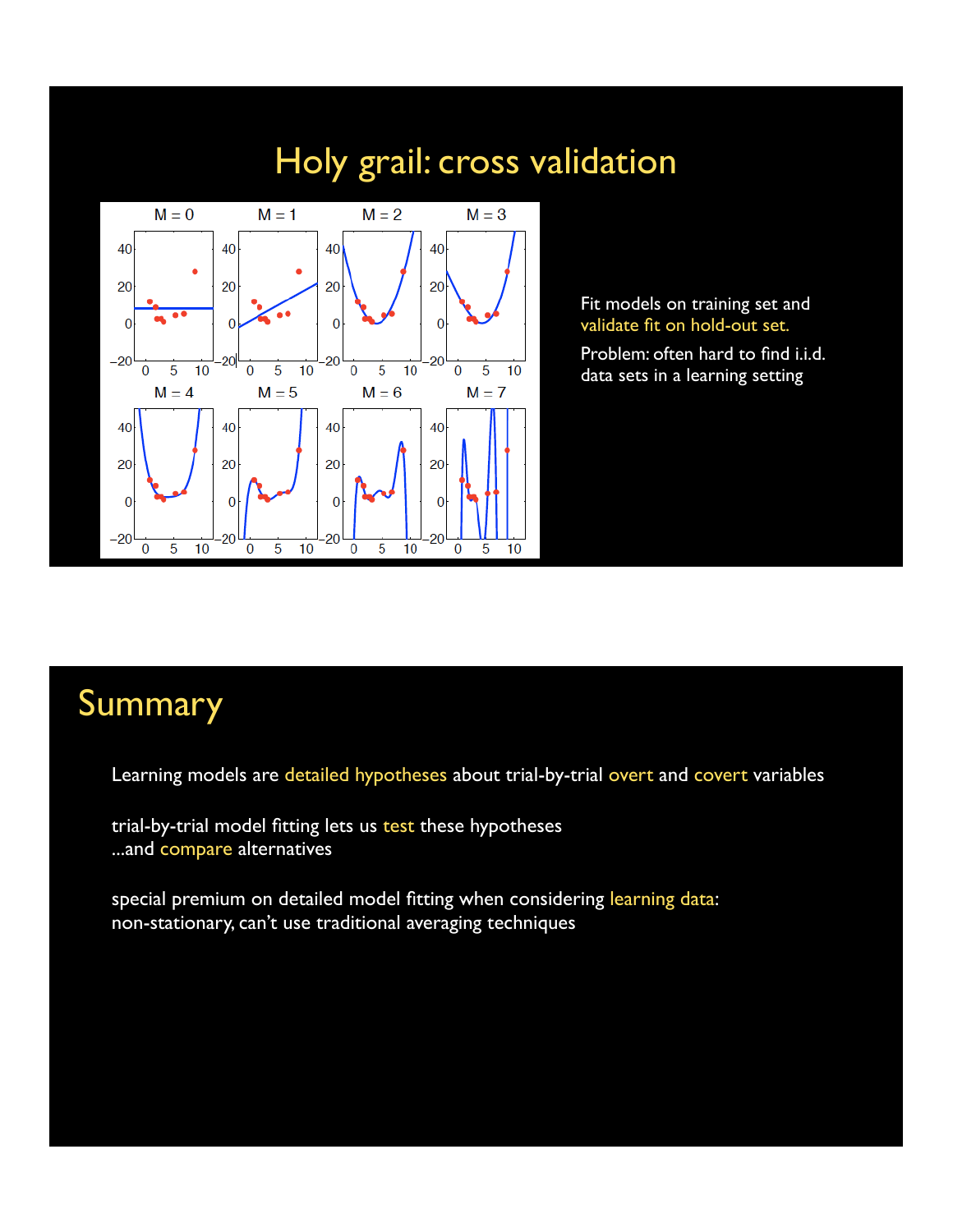## Modeling trial-by-trial data: last thoughts

• We've discussed modeling each subject separately (each have different parameters). Alternatives?

- Population level fit: assumes subjects all have the same parameter
- Hierarchical fit: learn distribution over parameters from population (use population as constraints on individual fits)

And: does each subject have to have one parameter value throughout the experiment?

Examples to the contrary?

What can you do about this?

## Some more practical tips:

BEFORE running an experiment:

- Simulate data from your favorite model
- Fit the model to the data: do you get the parameters you put in the simulation? If not, what can you do?
- Compare to other models: do the data *identify* your model correctly? If not, what can you do?
- background papers: Niv & Schoenbaum (2008) dialogues on prediction errors Niv (2009) - RL in the brain
- primary paper: Daw (2011) trial by trial data analysis using computational models
- newer: Wilson & Collins (2018) Ten simple rules for the computational modeling of behavioral data